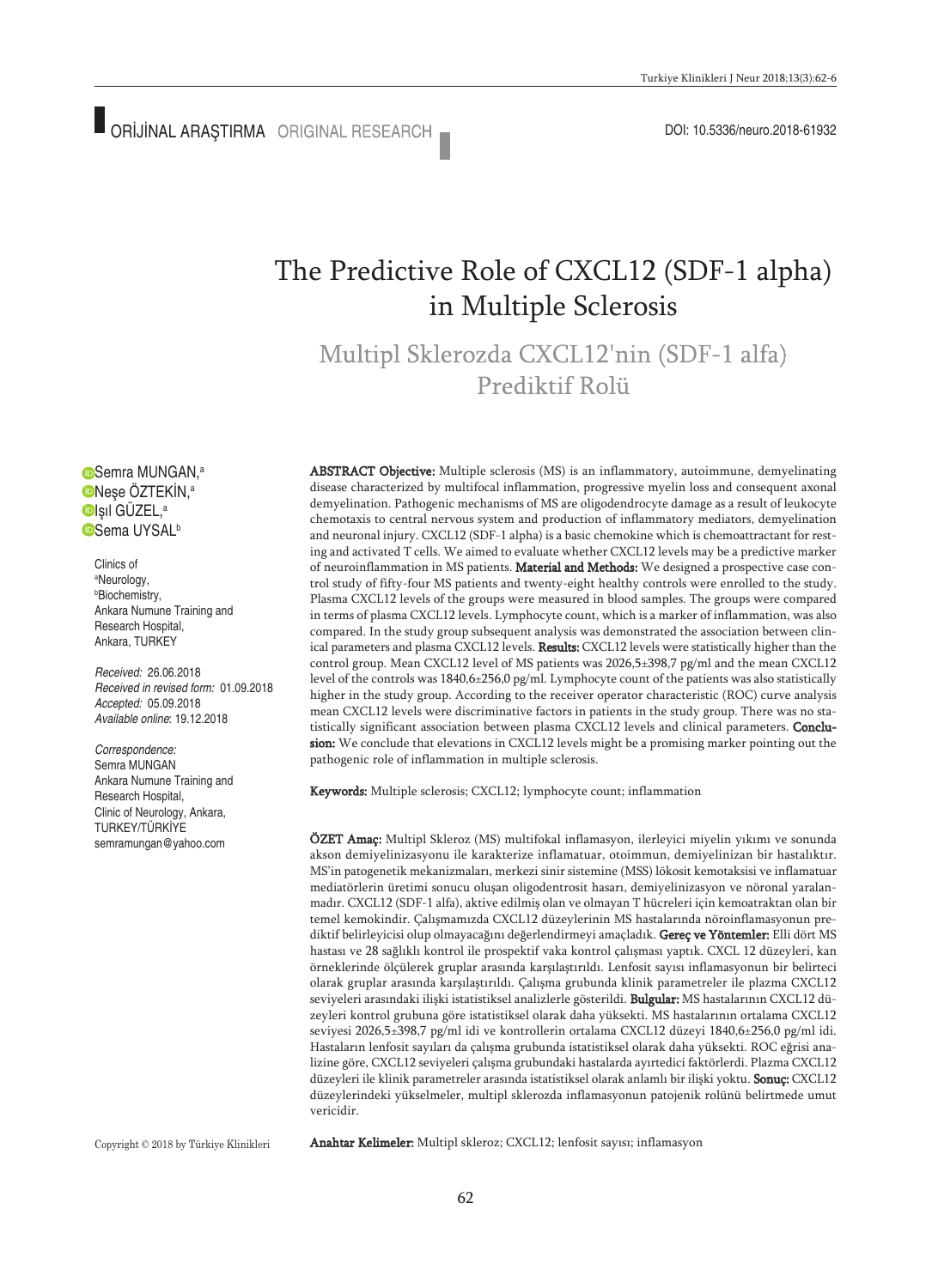ultiple sclerosis (MS) is an inflammatory, autoimmune, demyelinating disease characterized by multifocal inflammation, progressive myelin loss and consequent axonal demyelination. 1,2 Pathogenic mechanisms of MS are oligodendrocyte damage as a result of leukocyte chemotaxis to central nervous system and production of inflammatory mediators, demyelination and neuronal injury. <sup>2</sup> Not only T lymphocytes, but also activated macrophages, reactive astrocytes and microglial infiltration involve in pathogenesis of MS lesions. Infiltration of MS lesions, T lymphocyte and macrophage accumulation occur under the control of cytokines and chemokines. 3,4 CXCL12 (SDF-1 alpha) is a basic chemokine which is chemoattractant for resting and activated T cells. <sup>5</sup> It is mainly produced by bone marrow supernatant but is expressed by most of the cells. <sup>6</sup> CXCL12 is expressed in the central nervous system (CNS) and is thought to play an important role in T cell trafficking. Although MS is accepted as a T-cell mediated otoimmune disease, the role of CXCL12 on lesion formation and neuroinflammation could not be determined. 1

In current study we aimed to investigate whether CXCL12 levels can be a predictor of MS activity at early stages.

## **MATERIAL AND METHODS**

Fifty-four (12 male, 42 female; study group) MS patients who admitted to Ankara Numune Training and Research Hospital MS outpatient clinic between March 2012 and July 2012 were involved in this study and compared with twenty eight non MS healthy controls (7 male, 21 female; control group). Ethical approval for the entire study was obtained from the Ethics committee of Ankara Numune Training and Research Hospital. This is a tertiary referral research and training hospital in Ankara, Turkey. Where mandated, written consent was obtained from all participants.

MS diagnosis was made according to revised Mc Donald's criteria. <sup>7</sup> Patients with autoimmune diseases, acute disseminated encephalomyelitis, chronic inflammatory diseases such as brucellosis, stroke were excluded from the study.

Clinical data recorded and evaluated were age and gender of the patients, hemoglobin and hematocrit levels, platelet count, fasting blood glucose levels, urea and creatinine levels, serum CRP levels, basofile, eosinofile and lymphocyte count. The MS type was defined as type 1 including Relapsing-Remitting Multiple Sclerosis (RRMS), Radiologic Isolated Syndrome (RIS) and Clinically Isolated Syndrome (KIS) and type 2 Primary Progressive Multiple Sclerosis, Secondary Progressive Multiple Sclerosis. The plaque localization was also recorded as periventricular, supratentorial, infratentorial and spinal.

In all cases, after an 8 hour fasting, blood samples were obtained into EDTA tubes and centrifuged to obtain plasma and stored at -80°C. Plasma CXCL12 levels were measured using CXCL12 ELISA kit (ELX808, Biotek Instruments, USA).

### STATISTICAL ANALYSIS

SPSS for Windows, Version 15.0 was used. Numerical variables were reported as mean+standart deviation and median (minimum-maximum). Categorical variables were reported as numbers and percents. The normality of numerical variables were calculated by Shapiro Wilks Test. Differences between patient and control groups were calculated using T test in case of providing assumptions of parametric test and using Mann Whitney U test in case of not providing these assumptions. In means of categorical variables, chi square test was used to determine whether there is difference or not. In means of numerical variables, Kruskal Wallis test was used to determine whether there is difference or not between MS patient subgroups. Two-way comparisons were made with Mann Whitney U test with Bonferroni corrections. Correlation between numerical variables was determined with Spearman correlation coefficient. The receiver operator characteristic (ROC) curve analysis was used to establish the cut off values for serum CXCL 12 levels. P<0.05 was accepted as significant.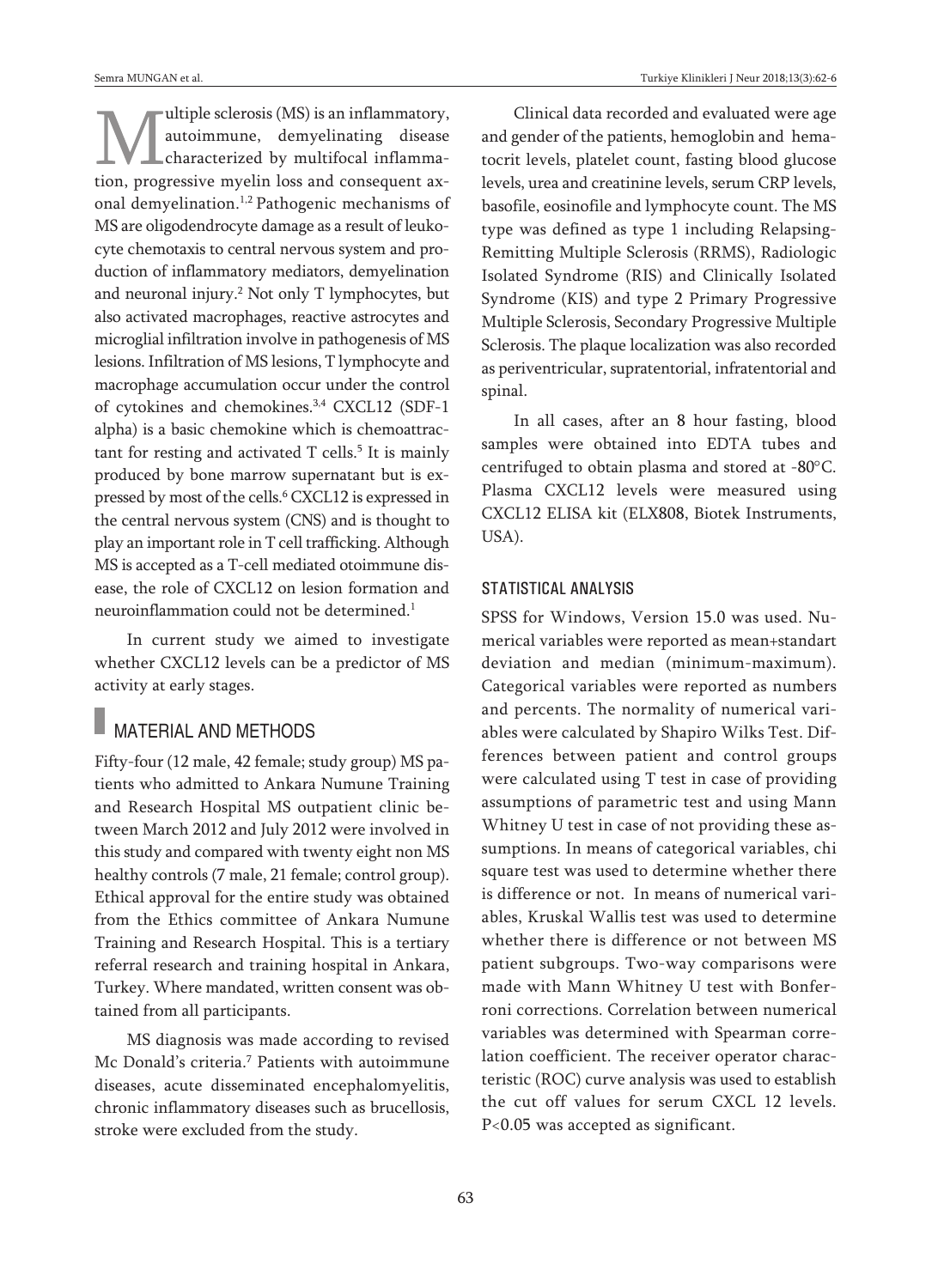#### H. **RESULTS**

The demographic characteristics and laboratory results of the patients and control group are shown in (Table 1). There was no statistically significant difference for age and gender in patient group and healthy subjects. Mean age of the patient group was 35.8±10.0 years old and 39.1±9.2 years old in the control group.

The difference in CXCL12 levels was statistically significant between the study and control groups (mean CXCL12 level was 2026.5±398.7 pg/ml in the study group and 1840.6±256.0pg/ml in the control group, p=0.013). Lymphocyte count was higher in the patient group and this difference was statistically significant (p=0.002). C-reactive protein levels showed also statistically significant difference between the groups (p=0.031). When RRMS and secondary progressive MS were considered in terms of lymphocyte count, the difference was significant (0.039).

There was no statistically significant correlation between clinical parameters and plasma CXCL12 levels (Table 2). CXCL12 levels and attack duration and number of attack were analyzed using Spearman correlation test but the difference between groups was not statistically significant (0.0975). CXCL12 levels were not correlated with total attack number (p= 0.651). No difference was observed for CXCL12 levels between patients during attack period and patients outside attack period (p=0.959). CXCL12 levels were not correlated with

| <b>TABLE 1:</b> The demographic characteristics and laboratory results of the patients and control group. |                         |                            |         |  |  |  |
|-----------------------------------------------------------------------------------------------------------|-------------------------|----------------------------|---------|--|--|--|
|                                                                                                           | Patients with MS (n=54) | Patients without MS (n=28) | p       |  |  |  |
| Age x                                                                                                     | $35.8 \pm 10.0$         | $39.1 \pm 9.2$             | 0.054   |  |  |  |
| Gender                                                                                                    |                         |                            |         |  |  |  |
| Male                                                                                                      | 12                      | $\overline{7}$             | 0.137   |  |  |  |
| Female                                                                                                    | 42                      | 21                         |         |  |  |  |
| Hemoglobine (g/dl)                                                                                        | $13.0 \pm 1.5$          | $13.6 \pm 1.4$             | 0.074   |  |  |  |
| Hematocrite (%)                                                                                           | $39.1 \pm 3.6$          | $41.2 \pm 3.4$             | 0.074   |  |  |  |
| MCV (fl)                                                                                                  | $83.4 \pm 5.6$          | $84.5 \pm 4.0$             | 0.356   |  |  |  |
| Platelet (10^3/µl)                                                                                        | 248.1±43.0              | 268.8±59.9                 | 0.076   |  |  |  |
| WBC (10^3/µl)                                                                                             | $7.0 + 2.7$             | $7.9 + 1.8$                | 0.089   |  |  |  |
| Urea (mg/dl)                                                                                              | $26.8 \pm 7.9$          | $28.7 + 7.1$               | 0.296   |  |  |  |
| Creatinine (mg/dl)                                                                                        | $0.72 \pm 0.18$         | $0.75 \pm 0.18$            | 0.551   |  |  |  |
| CRP (mg/l)                                                                                                | $1.59 \pm 2.30$         | $2.67 \pm 2.98$            | 0.031   |  |  |  |
| Vit B12 ( $pg/ml$ )                                                                                       | 398.8±305.2             | $321.2 \pm 125.0$          | 0.945   |  |  |  |
| Folate (ng/ml)                                                                                            | $8.5 \pm 3.8$           | $8.6 + 2.06$               | 0.361   |  |  |  |
| Basofile (10^3/µl)                                                                                        | $2.12 \pm 0.87$         | $4.88 \pm 3.71$            | < 0.001 |  |  |  |
| Eosinofile (10^3/µl)                                                                                      | $0.30 + 0.80$           | $0.12 \pm 0.07$            | 0.534   |  |  |  |
| Lymphocyte (10^3/µl)                                                                                      | $2.16 \pm 3.10$         | $2.42 \pm 0.76$            | 0.002   |  |  |  |
| Plasma CXCL12 (pg/ml)                                                                                     | 2026.5±398.7            | 1840.6±256.0               | 0.029   |  |  |  |

**MS:** Multiple sclerosis; **CRP:** C-reactive protein; **Vit B12:** Vitamine B12.

| <b>TABLE 2:</b> Correlation between plasma CXCL12 levels and demographic and clinical characteristics of the patients. |              |              |              |                        |               |                |               |                  |
|------------------------------------------------------------------------------------------------------------------------|--------------|--------------|--------------|------------------------|---------------|----------------|---------------|------------------|
|                                                                                                                        | Age          | Gender       | <b>NOA</b>   | <b>Attack duration</b> | <b>EDSS</b>   | <b>MS</b> type | <b>CRP</b>    | Lymphocyte count |
| CXCL <sub>12</sub>                                                                                                     | $CC = 0.014$ | $CC = 0.258$ | $CC = 0.082$ | $CC = -0.201$          | $CC = -0.330$ | $CC = -0.072$  | $CC = -0.126$ | $CC = -0.133$    |
|                                                                                                                        | $P=0.905$    | P < 0.001    | $P=0.564$    | $P=0.105$              | $P = 0.681$   | $P = 0.610$    | $P=0.269$     | $P=0.241$        |

**NOA:** Number of Attack; **EDSS:** Expanded Disability Status Scale; **CRP:** C reactive protein.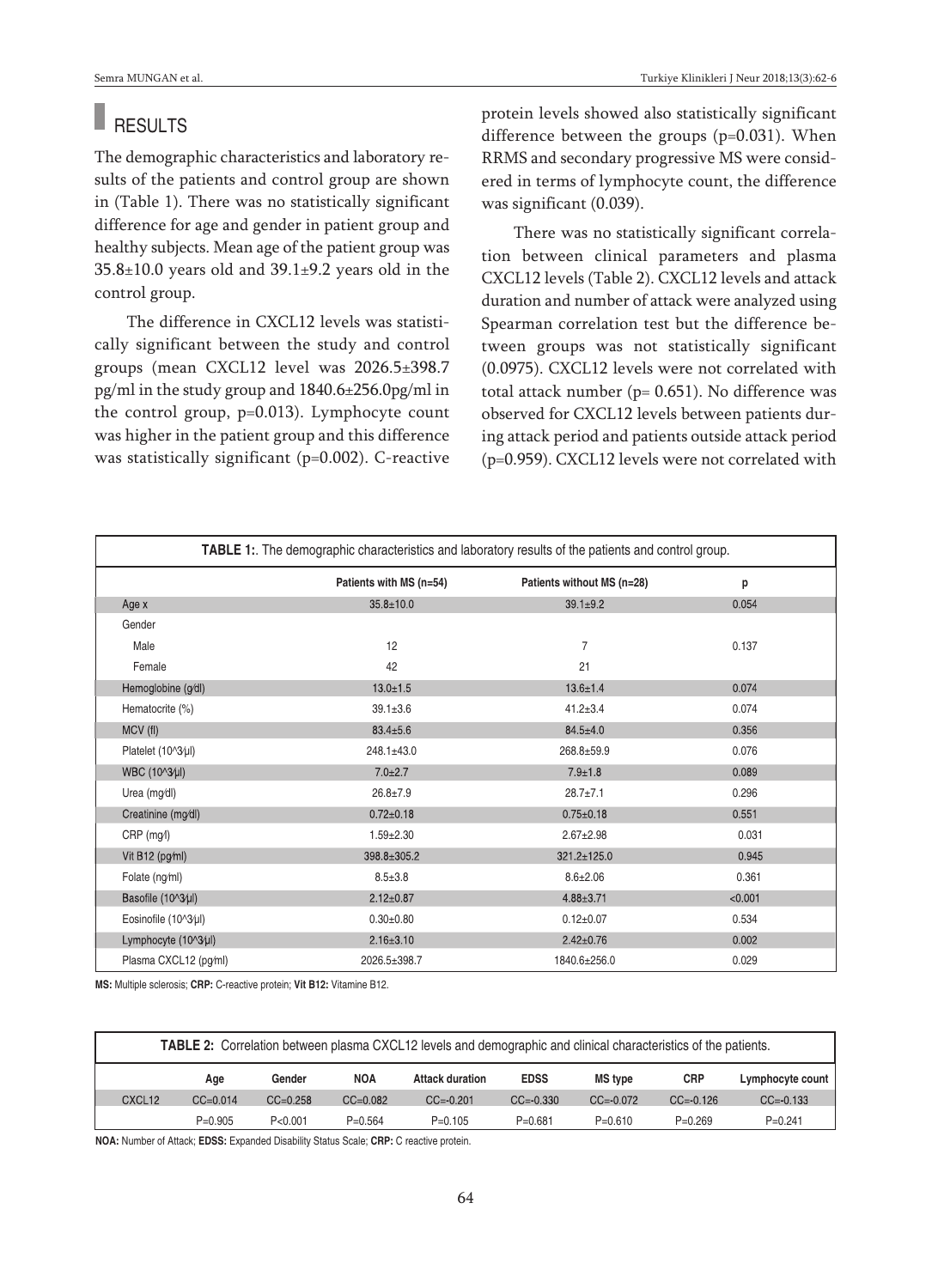EDSS scores (p=0.681). A ROC area under the curves (AUC) of serum CXCL12 levels and lymphocyte count is shown in Figure 1. The AUCs (95 % CI) for these parameter was shown in Table 3.

### **DISCUSSION**

In current study, we evaluated the plasma CXCL12 levels in patients with MS and analyzed it's association between demographic and clinical parameters. The mean plasma CXCL12 levels and lymphocyte count was statistically significantly higher in MS patients. The correlation analysis showed no statistically significant association between plasma CXCL12 levels and demographic and clinical parameters. To best of our knowledge, this is the first study determining the predictive role and cut off values of plasma CXCL12 levels in MS patients. According to the ROC analysis, plasma CXCL12 levels at a cut off value of 1534.5 pg/ml was found to be promising marker in MS patients.



levels and lymphocyte count in MS patients.

MS is an inflammatory demyelinating disease where autoimmune mechanisms are considered to play role at the background and progresses with focal myelin destruction and to some extent with axonal loss in the central nervous system. <sup>1</sup> It is characterized by infiltration of autoreactive T cells to brain and spinal cord leading to demyelinization and axonal loss. <sup>5</sup> The major component causing the formation and dissemination of MS active plaques is transendothelial leukocyte migration caused by blood brain barrier dysfunction.

Blood brain barrier is a layer which surrounds the brain microvascular endothelial cells to isolate the central nervous system and to provide immunity. 3,8 As it is a semi-permeable membrane, it regulates the passage of ions, polar organic substances proteins and cells. Under certain circumstances, as a result of chemokine accumulation blood brain barrier is disrupted. 3

CXCL 12, is a member of CXC chemokine family and is first described in bone marrow connective tissue as chemoattractant and C cell precursor. Via CXCR4 receptors, it regulates the passage of mononuclear cells to the lymphoid tissue and at the same time provides a support for the B and T cells to develop an effective immune response. It is expressed by many parenchymal tissues including brain; it is expressed in neurons and microglia and astrocytes. 9

It is chemoattractant for monocytes, T lymphocytes, pre-B cells, hematopoietic precursor cells, endothelial cells and astrocytes. 10,11

CXCL12 is expressed at lower levels in CNS, but it can take a role in MS pathogenesis by stimulating the traffic of autoreactive T cells towards the CNS. At this early stage, minority of the autoreac-FIGURE 1: ROC analysis demonstrating the predictive power of plasma CXCL12 tive T cells are considered to begin neuroinflam-

| <b>TABLE 3:</b> The area under curve (AUC), cut of values and sensitivity and specificity for plasma CXCL12 levels and lymphocyte count |            |           |              |              |                                 |
|-----------------------------------------------------------------------------------------------------------------------------------------|------------|-----------|--------------|--------------|---------------------------------|
|                                                                                                                                         | <b>AUC</b> | <b>SE</b> | 95 % CI      | Cut of value | Sensitivity (%)-specificity (%) |
| <b>CRP</b>                                                                                                                              | 709        | .057      | $.597 - 822$ | 1534.5       | $90.4 - 82.1$                   |
| Lymphocyte count                                                                                                                        | .278       | .056      | .168-.367    |              |                                 |

**AUC:** Area Under Curve; **SE:** Standart Error; **CI:** Confidence Interval of Population Mean, **CRP:** C-reactive protein.